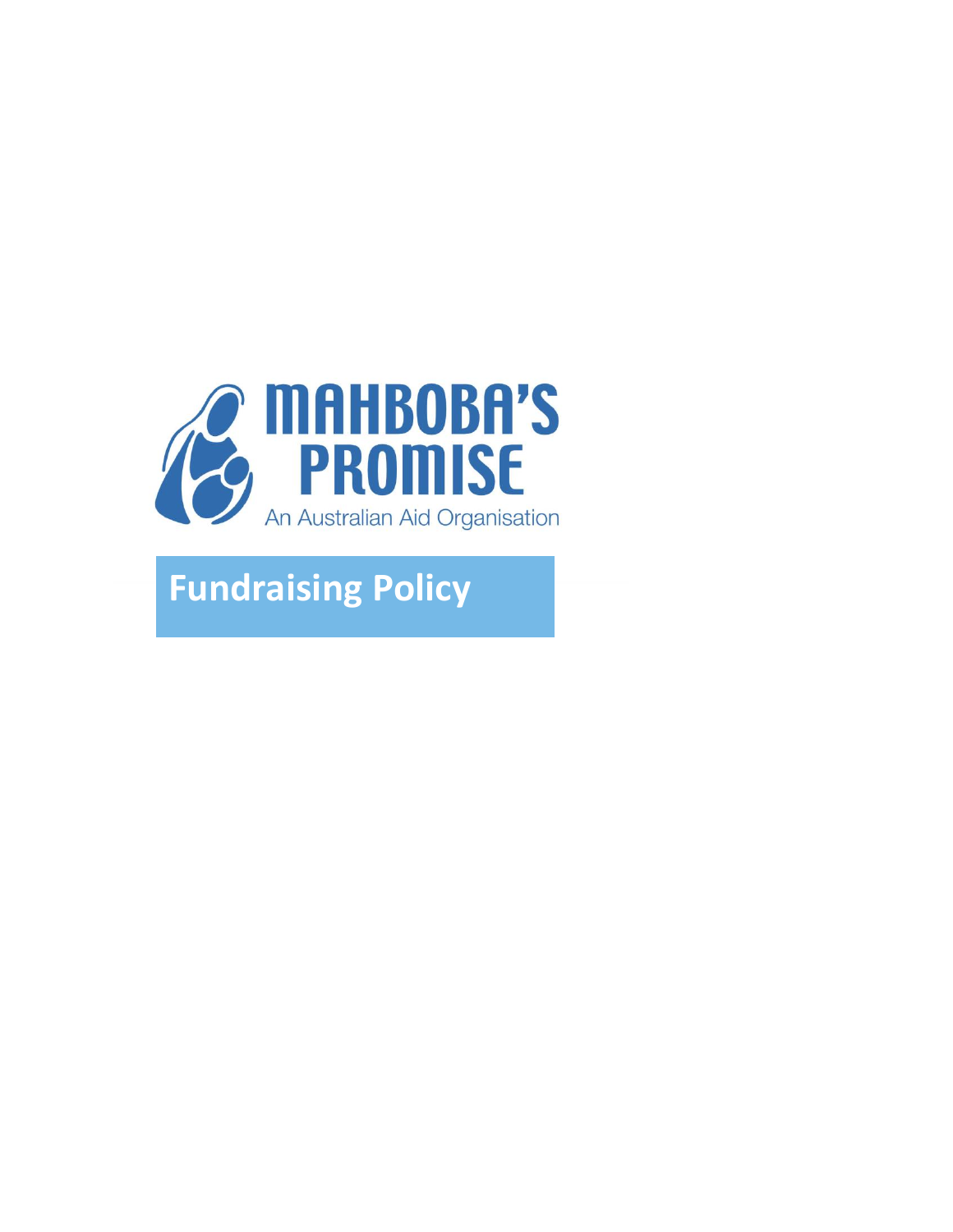### 1. Introduction

- 1.1 The Management Committee of Mahboba's Promise Inc is committed to ensuring that fundraising activities are carried out in an ethical manner.
- 1.2 This policy applies to the Management Committee, casual, permanent and contract staff and volunteers.

#### 2. Purpose

The purpose of this document is to identify Mahboba's Promises' position on fundraising practice and to document the standards expected in raising funds from the community.

#### 3. Policy

 Mahboba's Promise's guiding fundraising principle is to ensure we only use fundraising techniques that we would be happy to have applied to ourselves or those close to us.

In doing so, Mahboba's Promise Inc will adhere to the following standards:

- Fundraising activities carried out by Mahboba's Promise will comply with all relevant  $l$ aws. $\mathbb{I}$
- Fundraising activities will only be conducted in locations where Mahboba's Promise is permitted by law to conduct those activities. Any fundraising activity carried out online will be conducted from a location where Mahboba's Promise is permitted to conduct fundraising. If Mahboba's Promise's fundraising campaign is broader than the State or Territory in which it is authorised to fundraise, Mahboba's Promise will consider whether further permissions are required.
- Any communications to the public made in the course of carrying out a fundraising activity shall be truthful and not deceptive or misleading.
- Fundraising activities will be undertaken in a manner that affords care and respect to the people that the funds are intended to assist. Conduct that will ensure this standard is met includes, but is not limited to:
- o seeking permission for the use of beneficiary images and/or personal information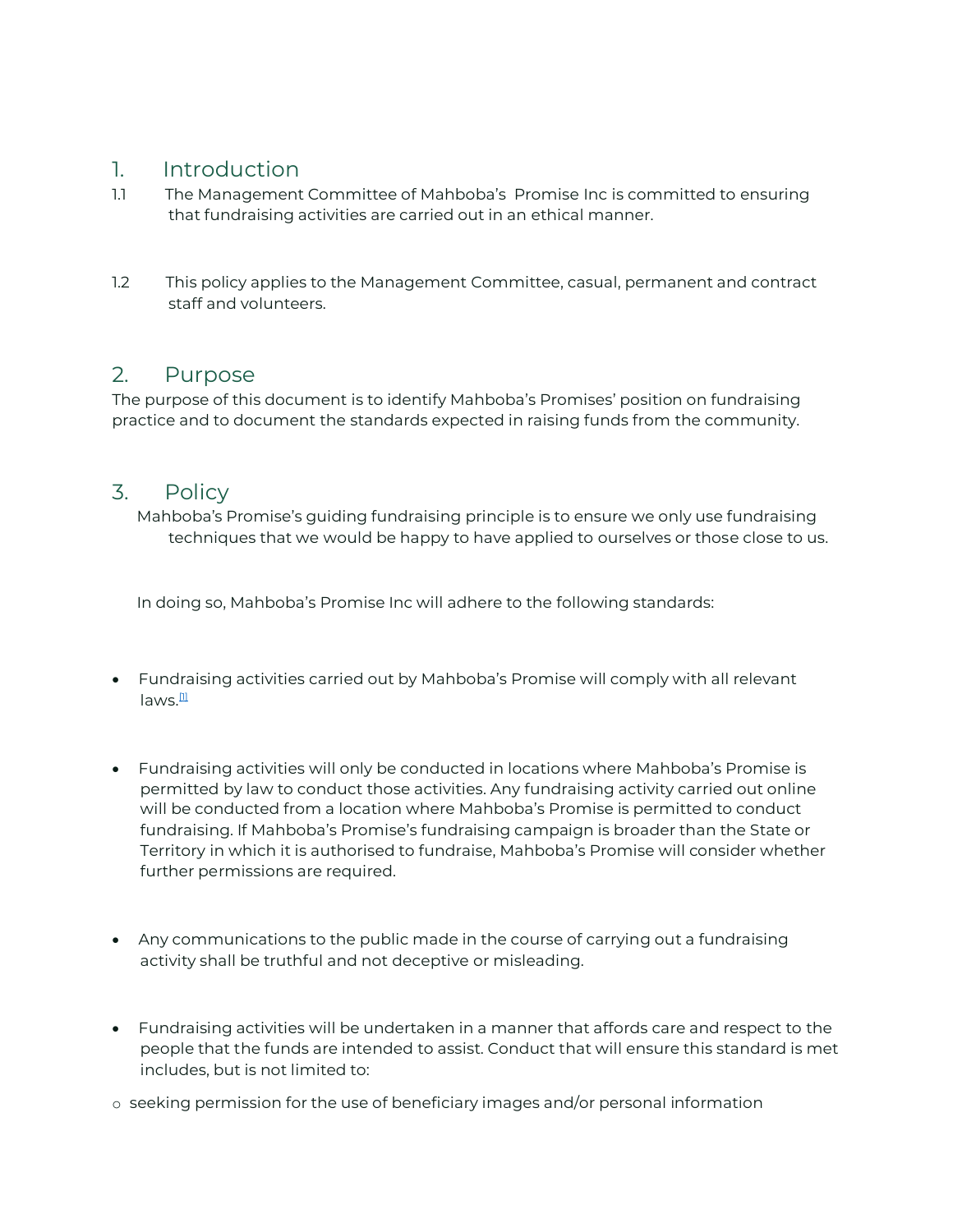o consultation with beneficiaries to ensure they are being represented as they wish to be

Conduct that will be avoided in order to ensure this standard is met includes, but is not limited to:

- o highlighting or focusing on the impairment, dependency or disability of a beneficiary
- o the use of disparaging language or imagery regarding the beneficiary
- o stating or implying a falsehood regarding a beneficiary
- Fundraising material will clearly state the purpose for which the fundraising appeal is being conducted and will include a statement that, if the funds raised exceed the amount needed for the stated purpose, those funds will be applied in accordance with Mahboba's Promise stated mission and purpose.
- All monies raised via fundraising activities will be applied in accordance with the statements included in fundraising material.
- Any restriction placed by a donor on the use of donated funds will be respected, or the donation returned.
- Mahboba's Promise will report to its members, stakeholders, and donors on the outcomes of fundraising activities and on the expenditure of these funds.
- All personal information collected by Mahboba's Promise is confidential, is not for sale or to be given away or disclosed to any third party without consent, and will otherwise be handled in accordance with applicable law.
- Anyone directly or indirectly employed by or volunteering with Mahboba's Promise is not permitted to accept any commission, bonus or payment for fundraising activities on behalf of Mahboba's Promise.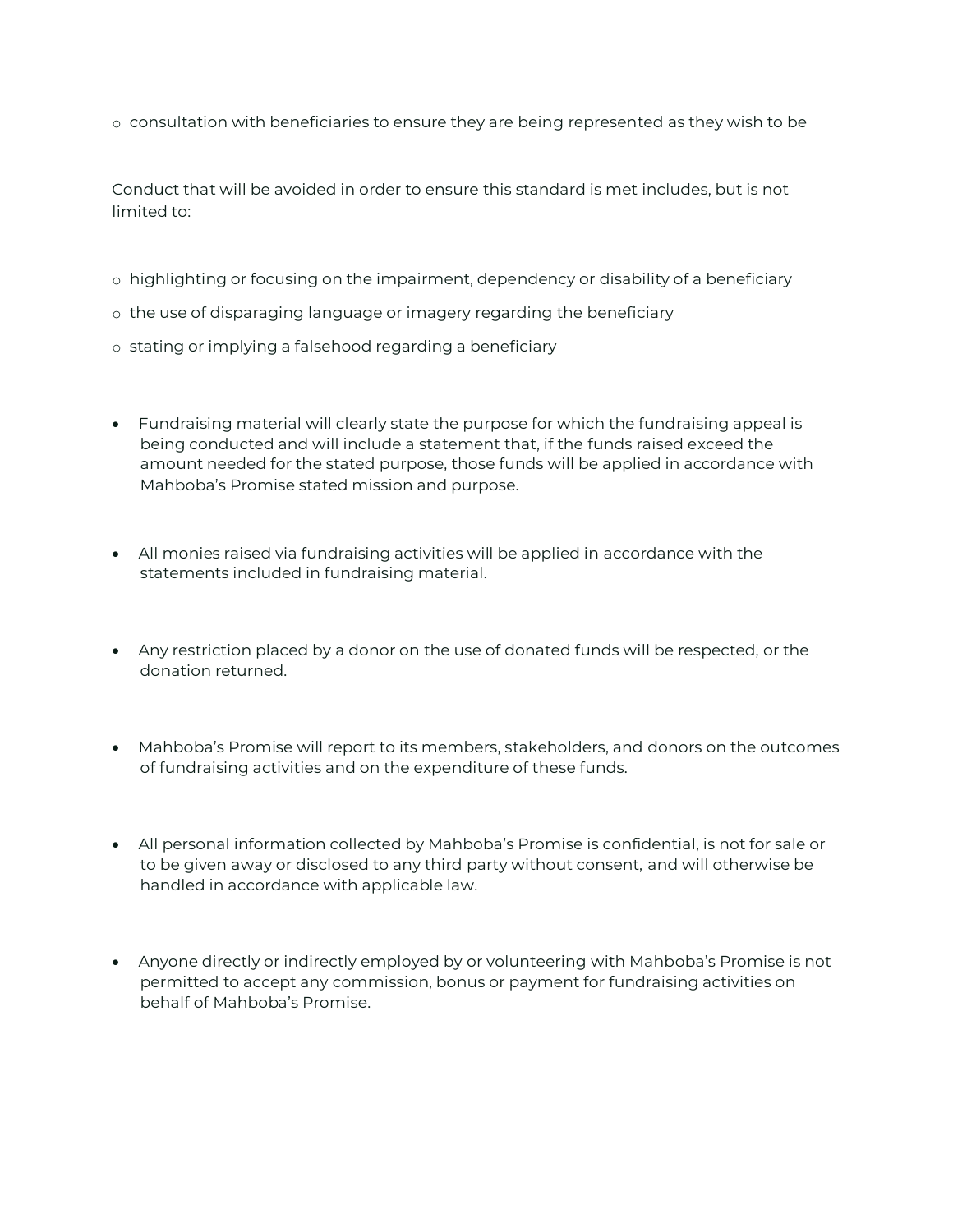- No general solicitations shall be undertaken by telephone or door-to-door.
- Fundraising activities should not be undertaken if they may be detrimental to the good name or community standing of Mahboba's Promise.
- Financial contributions from companies, organisations and individuals that the Management Committee has reason to consider unethical will not be accepted. Companies and organisations specifically excluded from making financial contributions to Mahboba's Promise include [pharmaceutical/gambling/tobacco/alcohol companies].

Any employee or volunteer breaching these standards shall be subject to applicable sanctions.

## Management Committee obligations

Management Committee members will be asked to:

- Donate money to Mahboba's Promise Inc in proportion to their ability to do so;
- Contribute to the short-term and long-term financial planning of Mahboba's Promise Inc, including its fundraising plan;
- Support the fundraising efforts of other parts of Mahboba's Promise;
- Support special events run by Mahboba's Promise and other supporters to raise money or generate contacts;
- Where possible, consider and recommend prospective individual and corporate donors to Mahboba's Promise;
- When requested, approach prospective individual and/or corporate donors to ask for donations and contributions on behalf of Mahboba's Promise; and
- When requested, sign letters and external communications to prospective donors on behalf of Mahboba's Promise Inc.

# Responsibilities

 The Management Committee is responsible for the implementation and review of this policy.